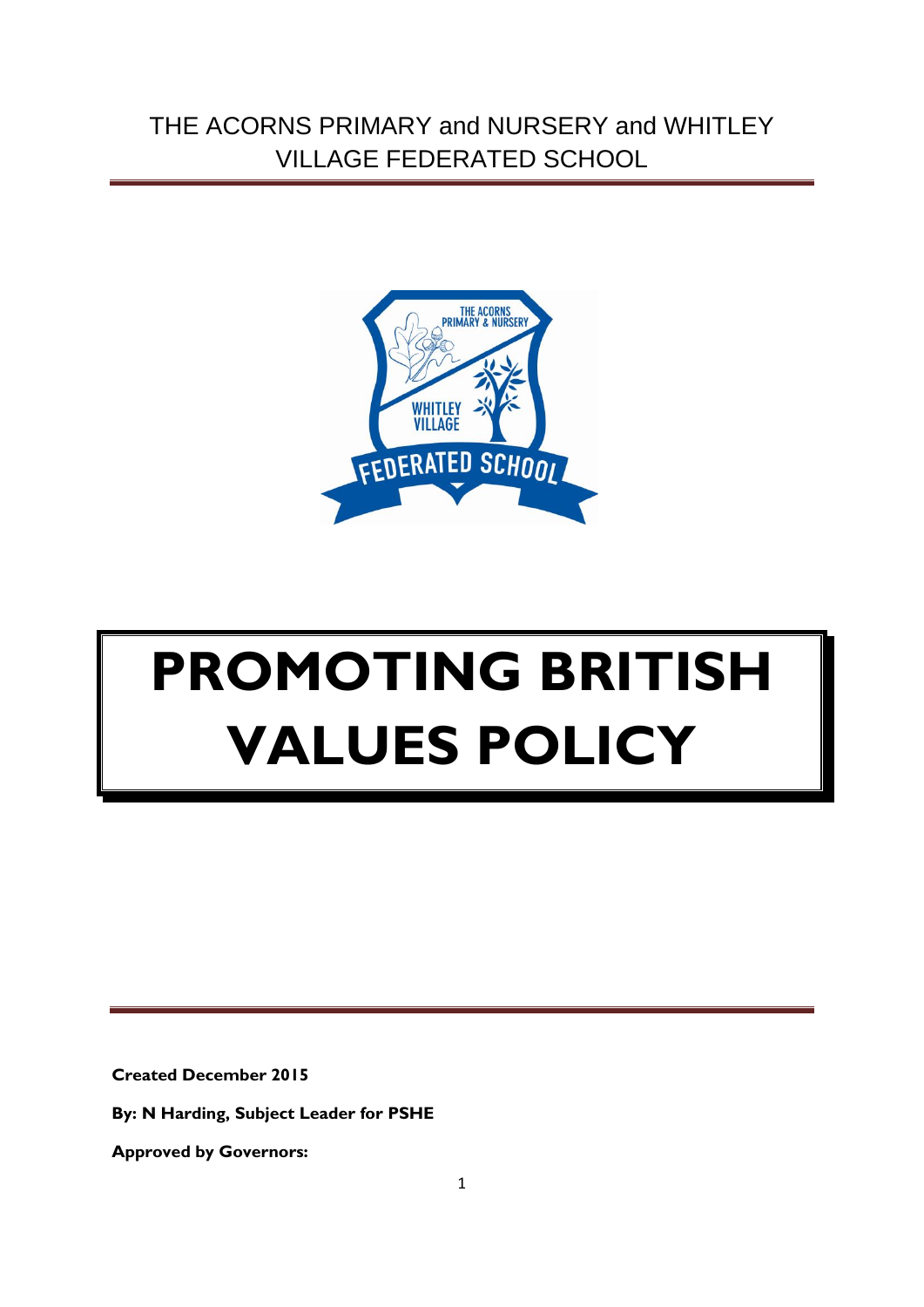## **Promoting British Values**

The Department for Education (DfE) have emphasised the need for all schools to create and enforce a clear and rigorous expectation on all schools to promote the fundamental British values of:

- democracy
- the rule of law
- individual liberty
- mutual respect and tolerance of those with different faiths and beliefs.

The government set out definitions of British values in the 2011 Prevent Strategy.

At the Acorns these core British values are of great importance as we strive to ensure that all of our pupils grow and develop, leaving our school as well-informed, active members of our society. Below are each of the core values and how they are promoted in our school.

### **Democracy**

Pupils have the opportunity to have their voices heard through our School Council. It promotes the democratic process, freedom of speech and group action to address needs and concerns. The council meet at least once every half term to discuss any issues that arise and bring along the views and opinions of their class mates. Each term, pupil views are also found through a questionnaire on a wide range of matters including enjoyment of school, quality of learning, standards of teaching and behaviour and matters related to safety. We use the outcomes of the survey to make adjustments and improvements for the children. Pupils are always listened to by adults and are taught to listen carefully and with concern to each other, respecting the right of every individual to have their opinions and voices heard; this is especially encouraged during Circle Times, PSCHE lessons and embedded through our Golden rules.

### The Rule of Law

The importance of laws, including those governing the individual, the class and the whole school, are consistently reinforced throughout the school year. At the start of each school year, teacher's work with their class to draw up age appropriate class rules that all class members agree and sign up to. Pupils are taught the values and the reasons behind British laws, that they govern and protect us, the responsibilities that this involves and the consequences when laws are broken. They also understand that working within the agreed rules brings its own rewards and this is demonstrated in our Good to be Green behaviour system that runs from Nursery through to Year 6. We also feel it is very important for our children to understand the difference between criminal laws and religious laws which is reinforced through RE and PSCHE lessons.